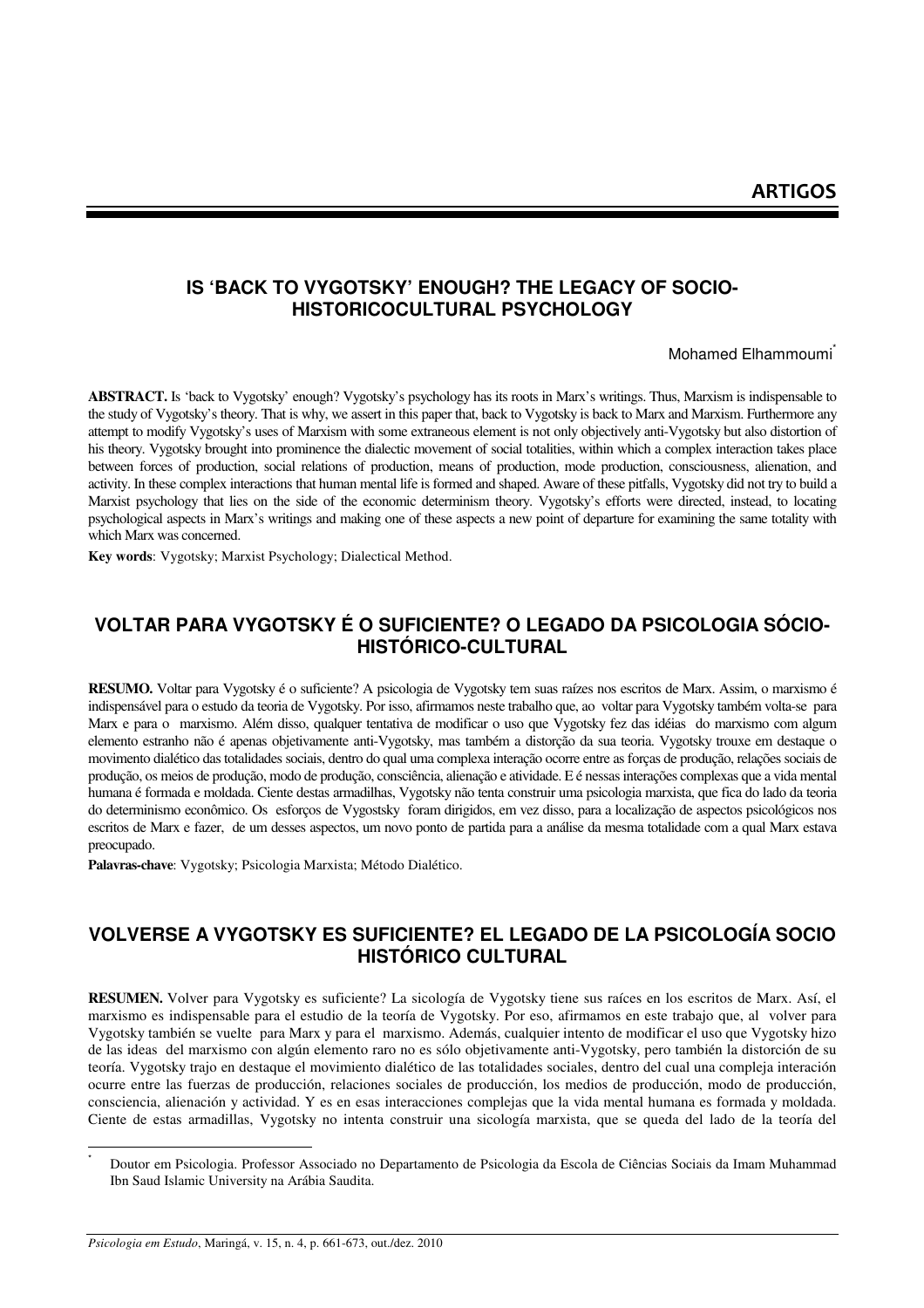German, among other languages), Lev Vygotsky opened a new world-view in psychological science, the specific cultural historical character of human higher mental functions. This was entirely unsuspected by the competing schools of classical psychology and the so-called Marxist psychology because they applied the categories of German

In a long series of volumes (see the collected works in six volumes) which appeared in the last two decades (in Russian, English, Spanish, French, materialist physiology (Fechner and Helmholtz), British empiricist philosophy, and French Cartesian dualism. These competing schools (behaviorism, psychoanalysis, reflexology, associationism, mentalism, etc.) were committed to the belief in unilinear evolution and an unchangeable essence of human mental nature. In contradistinction to these ideas, Vygotsky firmly established the relativity of the categories of human thought and the impossibility of reducing our rationale and our elements of experience, to the rationale and elements of experience of physical nature.

It is much too early for us to grasp the significance of Lev Vygotsky's thought. His writings, of course, remain, as well as a myriad of traces of his vision of psychological science. He was the fearless opponent of dogmatism in the Marxist tradition hoped, by way of a recovery of Marx's unwritten psychology, to inaugurate a renewal of scientific psychology (Marxist psychology). Above all, for Vygotsky, this meant that scientific knowledge is won only after a long and difficult struggle –there is no short cut to scientific knowledge-, by a transformative theoretical practice. To be a Marxist psychologist is not a matter of applying the concepts and principles bequeathed by Marx and his disciples to psychology. Rather, it is a matter of both recovering and developing a provisional, flawed and incomplete legacy; of producing new concepts and analyses appropriate to the investigation of human mental life.

### **THE PHILOSOPHICAL FOUNDATION OF VYGOTSKY'S IDEAS**

For Vygotsky, German materialist physiology (Fechner and Helmholtz), British empiricist philosophy and French Cartesian dualism represented the attempts of the greatest Western thinkers to grasp the nature of human higher mental life. Their categories and methods of thought gave the highest theoretical expression to the contradictions of social relations of production of their socially organized practical activity.

 In this section, we will attempt to reconstruct the pertinent theses of Vygotsky's work with a view to freeing them from the dogmatic presentation of

determinismo económico. Los esfuerzos de Vygostsky fueron dirigidos, en vez de eso, para la localizacíon de aspectos sicológicos en los escritos de Marx y hace, de uno de eses aspectos, un nuevo punto de partida para el análisis de la misma totalidad con la cual Marx estaba preocupado.

**Palabras-clave**: Vygotsky; Sicología Marxista; Método Dialético.

"To be radical is to grasp things by the root. But for man the root is man himself" (Marx, 1844, p. 52).

Contribution to the critique of Hegel's philosophy of right. In Early writings (pp. 43- 59). NY: McGraw-Hill, 1963.

La psychologie ne détient donc nullement le "secret" des faits humains, simplement parce que ce "secret" n'est pas d'ordre psychologique [Psychology by no means holds the "secret" of human affairs, simply because this "secret" is not of a psychological order]. Georges Politzer, 1929, p. 170

When, on June  $10^{th}$  1934, Lev Semenovich Vygotsky died at the age of thirty-seven Marxist psychology suffered the loss of a great mind whose work opened new avenues in the field of psychological science.

Beginning with *Educational Psychology* (1922- 23), his thought evolved through a number of stages finally to arrive at refined theoretical conceptions (1927) which transcended the Marxism dogmatism of the Second International in Soviet psychology. Vygotsky was well engaged in the conceptualization of Marxist psychology. He centered his energies upon the scientific study of human higher mental functions to which he brought his greatest and most lasting contribution: the discovery of the specific character of cultural historical activity in the development of human mental life. It is clear that Vygotsky was not only a psychologist, but also the expounder of an educational doctrine, an outstanding educator of individuals with special needs (defectologist), and a socio-historicocultural psychologist of the first rank.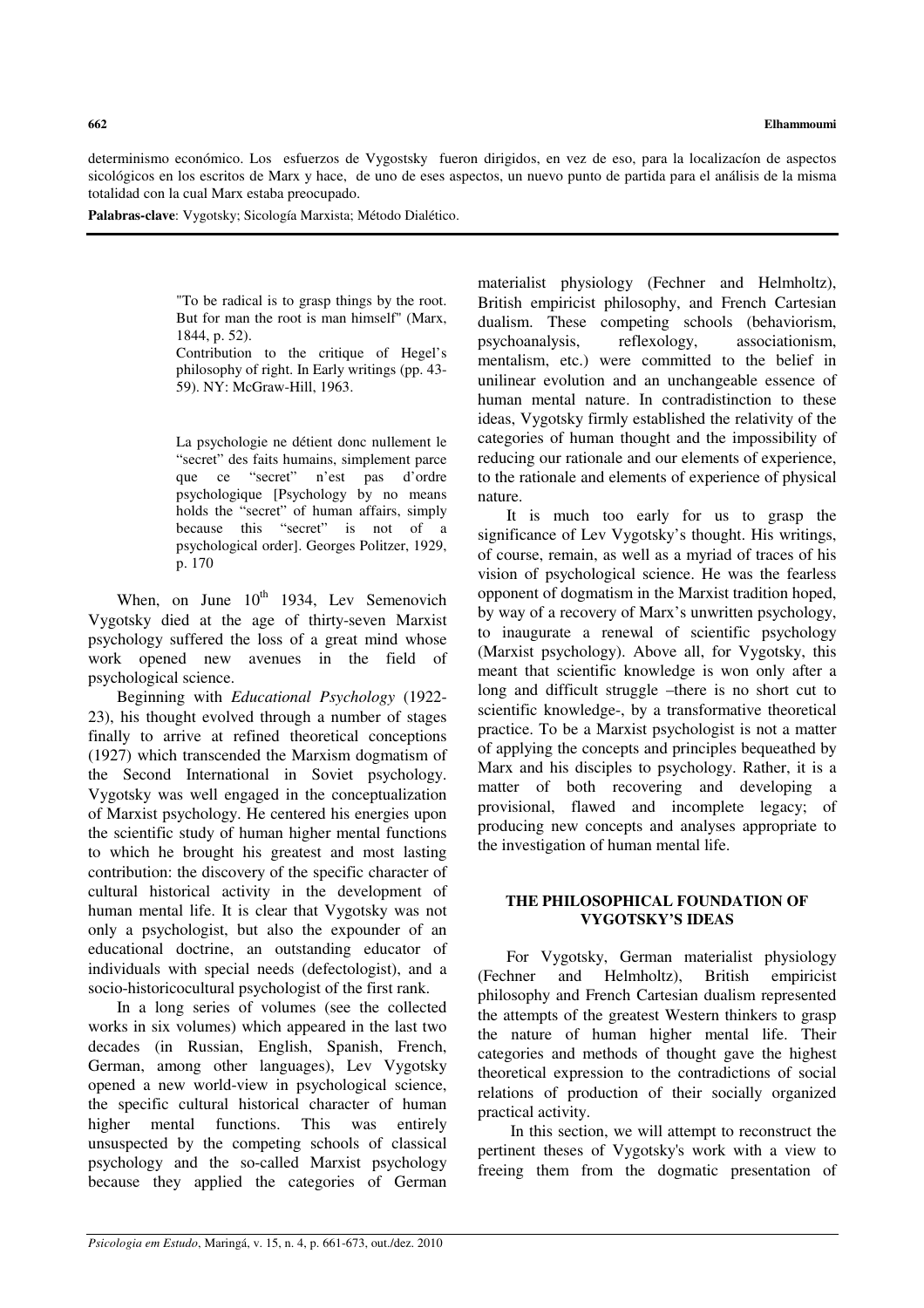mainstream psychology. The first concern is the emancipation of *Vygotsky* from the cognitivist and semiotic heritage which has grown up around it under the banner of "sociocultural or sociohistorical theory". The emancipation of *Vygotsky* implies at the same time the understanding of *Marx* (and Marxism) as *emancipating.* We regard Vygotsky's research program as a self-reflection on human potential that clears the way towards a defetishised and emancipated social world.

Anyone trying to grasp the ideas of Lev Vygotsky--and today that effort is needed more than ever--faces a number of obstacles. Most serious is the after-effect of the distortions which made up the tradition known as "organismic cultural<br>anthropology". "social constructionism", or anthropology", "social constructionism", or "sociocultural relativism", or, more accurately, "anthropological cognitivism relativism". This was compounded by the writings of cognitive psychologists and cultural anthropologists, whose widespread influence in the 1960s and 1970s added significantly to the mystification. As if these weren't enough, the fragmented outlook known as "social constructivism", which so well expresses the chaos and confusion of our own day psychological science, has muddied the field still further.

Not so long ago, Vygotskian psychologists strove to give theoretical expression to the Soviet School of cultural-historical psychology but now they seem to have accommodated themselves to the postmodern fashion. Postmodernism does more than present a fuzzy picture of concrete reality: it denies both reality and truth. For this denial, a special array of concepts is needed.

We were not looking for an accommodation of Vygotsky's ideas to mainstream psychology, but for a negative theory of mainstream version of Vygotsky in which the human higher mental functions would not be explained by the fragmentation of 'scientific' discourse, but of the totality of human make-up. In Marx's view

> The totality of these relations of production constitutes the economic structure of society, the real foundation, on which arises a legal and political superstructure and to which correspond definite forms of social consciousness. The mode of production of material life conditions the general process of social, political and intellectual life. It is not the consciousness of men that determines their existence, but their social existence that determines their consciousness (Marx, 1971, pp. 8-9).

Similarly Vygotsky argued that "The first form of intellectual activity is active, practical thinking. This thinking that is directed toward reality. It is a basic form of adapting to new or changing conditions in the

external environment" (Vygotsky, 1987, p. 63). In "*Consciousness as a problem in the psychology of behavior*" (1925) and "*The problem of consciousness*" (1933), Vygotsky concluded that the Hegelian-Marxist dialectic shows that knowledge of social and mental life is not a science (as a natural science), but consciousness, and that implies the possibility of a Marxist psychology. Vygotsky used Marx's dialectic in different spheres of his thought. It is through dialectics that psychology becomes human science. In this regard, Henri Wallon argued that "It is dialectics that has given psychology its stability and its meaning" (1951, p. 34). Dialectical materialism is "the most rational explanation for psychology" (Wallon, 1954, p. 127). Dialectical materialism "is relevant to the entire realm of knowledge, as well as to the realm of action... psychology... must, more than any other science, find in dialectical materialism its normal base and guiding principles" (Wallon, 1951, p 34). These guiding principles have enabled psychology to understand and comprehend human higher mental phenomena and its environment that are in constant interaction, as "a single unified whole" (Wallon, 1951, p. 34). Vygotsky pointed out that "Dialectics covers nature, thinking, history - it is the most general, maximally universal science. The theory of the psychological materialism or dialectics of psychology is what I called general psychology" (1997a/1927, p. 330). In other words, dialectical methods are particularly suited to dealing with conceptual and theoretical problems arising from such research in psychological studies. The dialectical method is "always *genetic* and, like every human reality, is both *material* and *psychic*: the genetic study of a human fact implies in every case and in the same degree its material history and the history of the doctrines which concern it ... one of the basic theses of the Marxist method is that any serious study of human reality leads back to thought when its material aspect has been taken of the point of departure and to social and economic reality when one has begun with the history of ideas" (Goldmann, 1966, p. 62). According to Goldmann human individual is a "living and conscious being placed in a world filled with realities that are economic, social, political, intellectual, religious and the like. He sustains the whole effect of this world and reacts upon it in turn. This is what we call a dialectical relations" (1966, p. 87). Goldmann outlined three major structural elements of social life: 1) the specific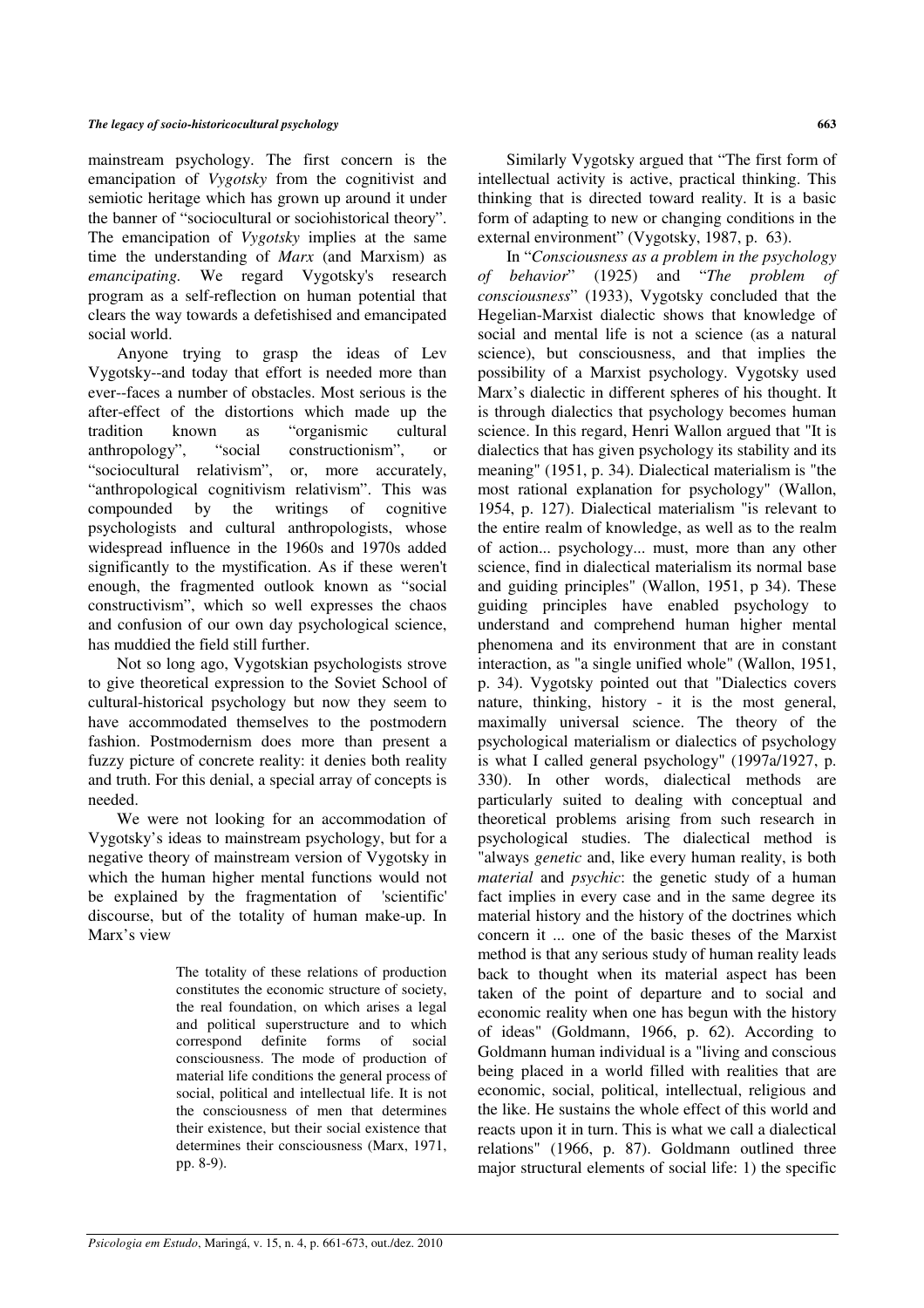importance of economic life, 2) the predominant historical function of social classes, and 3) the existence of potential consciousness. He argued that social class is defined by 1) its function in production, 2) its relations with the members of other classes, and 3) its potential consciousness which is a world-view.

It is through creative and concrete application of dialectical materialism that psychology can escape the ossification and the orthodoxy that frequently grips it. It is a psychology in crisis because it is drained from its dialectics and is ignored consciousness.

In this perspective human mental functions are formed and transformed by the real material life. Wallon, Politzer and Vygotsky were similar in many ways; they wanted to promote an essentially materialist psychology, embedded in actual social structure, historical process and cultural development.

Vygotsky's socio-historicocultural theory is a set of extensions of the writings of Marx and Engels. Delving into the hidden nature of higher mental processes and consciousness, Vygotsky analyzed the role of culture, history, material conditions, social positions, social interaction, tools and signs in the development of human thought processes and consciousness. Vygotsky was impelled in this quest by dissatisfaction with his present-day psychology: Western bourgeois psychology and the so-called Soviet Marxist psychology, its aims and its methods.

# **WHY READ VYGOTSKY?**

Why study Marxist psychology? Both Marx's writings and Marxist psychology are dying disciplines. How many Marxist psychology groups are there now? How many *to create psychology's own capital* psychologists involved in this project? How many courses on *To create psychology's own capital* are taught in universities and debated in seminars? How many Vygotskian psychologists are ploughing on their own through the *German Ideology*, *Grundrisse* and *Das Kapital*?

I am associated with Vygotsky's approach usually known as Marxist approach to psychology (or sometimes scientific approach to psychology), which I have tried to work out in my writings. My main concern in this approach has been to understand human activity as socially organized practice, or, in other words, to understand the categories of human mental life as open categories, categories which conceptualize the unpredetermined process of human development.

Vygotsky bases himself on the *Theses on Feuerbach*. In his magnum opus, *Historical Meaning* 

*of the Crisis in Psychology* (1927) Vygotsky presented an interesting reflection on Marx's monism, which throws light on the Marxist approach to psychology. In this respect, Vygotsky's system is the highest stage of Marxist approach to psychology. This account of approach has met criticism, not least from Marxists (positivism-scientism versions of Marxism) who wanted to study psychology without committing themselves to a cultural, historical and social scheme. Classical psychology took the acting individual out of history and replaced him with cognitive processes. Overtheorized present-day mainstream psychology takes cognitive processes out of history and replaces them with structures. Vygotsky finally noticed that human individuals are not really historical subjects with a single consciousness. Human individual is "not an organism in a social environment or context, but a moment in a social totality, the ensemble of social relations" (Shames, 1988, p. 131). Vygotsky argued that social formation, mode of production, forces of productions, and social relations were better concepts than gender, race, ethnic groups, etc. This social formation (mode of production, forces of production, relations of production, means of production) consists of economically, politically, culturally and historically forms within which reside the conditions of existence of the relations of production. In Marx's method, these concepts (mode of production, forces of production, relations of production, mean of production) can only be understood in reference to each other, and particularly in relation to human consciousness. According to Marx, the derivation of these concepts from each other makes possible the understanding of socio-historical change.

> Whenever we speak of production, then, what is meant is always production at a definite stage of social development - production by social individuals. It might seem, therefore, that in order to talk about production at all we must either pursue the process of historic development through its different phases, or declare beforehand that we are dealing with a specific historic epoch such as e.g. modern bourgeois production, which is indeed our particular theme. However, all epochs of production have certain common traits, common characteristics. *Production in general* is an abstraction, but a rational abstraction in so far as it really brings out and fixes the common element and thus saves us repetition. Still, this *general* category, this common element sifted out by comparison, is itself segmented many times over and splits<br>into different determinations. Some into different determinations.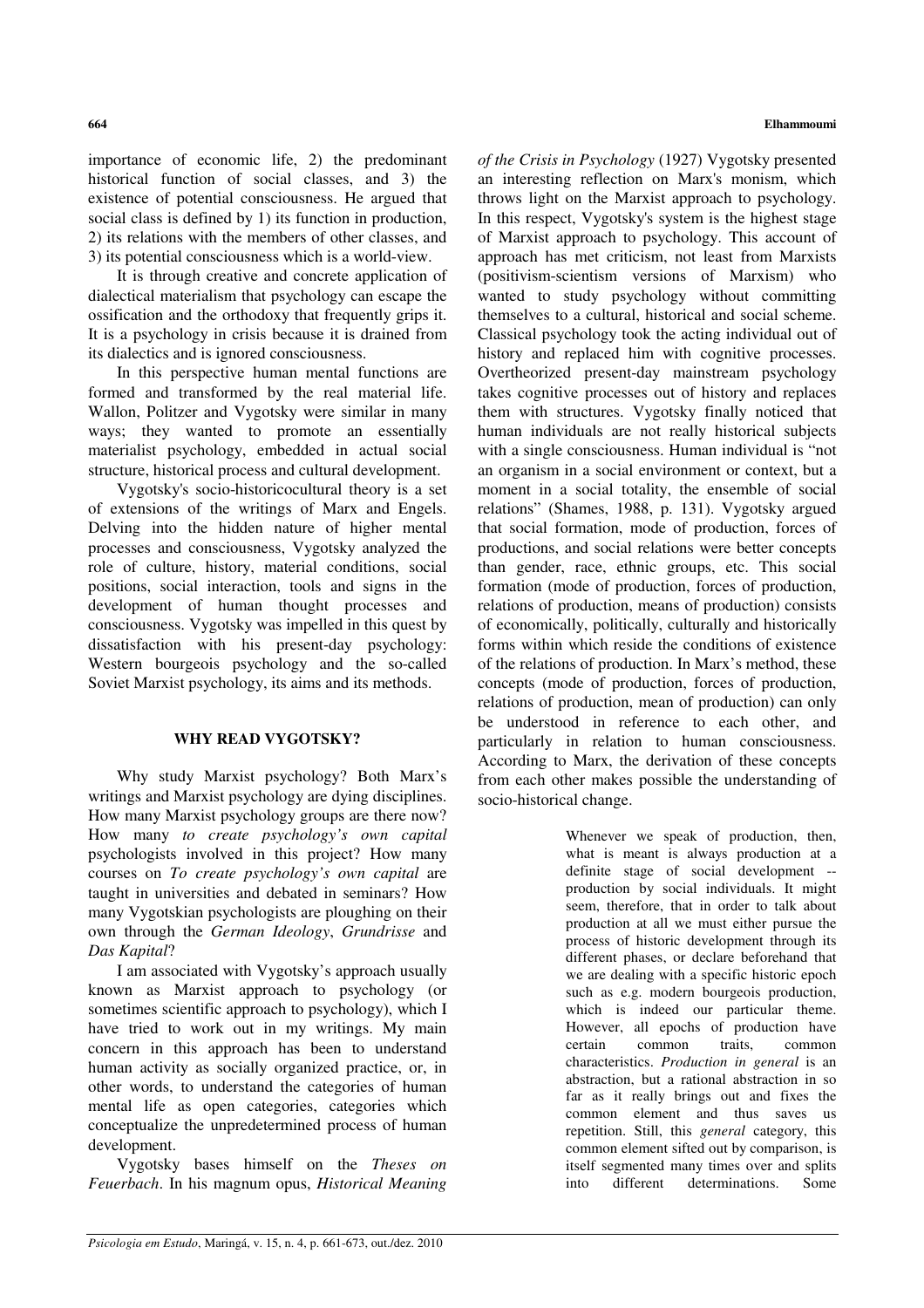#### *The legacy of socio-historicocultural psychology* **665**

determinations belong to all epochs, others only to a few (Marx, 1973, p. 85).

Contemporary psychologists base their theories and research practices on an individualistic philosophy as well as on individual concepts of higher mental functioning. The part often played by *the survivals* of concepts and trends inherited from earlier generations of classical psychology and preserved only by research tradition is discussed at length in Vygotsky's writings. Furthermore, psychological theories draw their inspirations from the zeitgeist of the socially organized nature of social relations of production.

For Vygotsky, the Marxist concept of "social relations of production" is the appropriate unit of analysis of human mental life. Human higher mental functions, personality and consciousness are an ensemble of social relations, mediated by social relations, tools, and concrete social-cultural-historical environment.

#### **SOVIET PSYCHOLOGY: WHAT WENT WRONG?**

In my view Soviet Marxism after Lenin's death is much more a product of the Russian reaction to the West than a direct result of Marxism itself. Vygotsky's analysis brings us to the center of what Marxist psychology is all about. According to Vygotsky, Soviet psychology of the 1920s was precisely a hybrid product of local competing schools in Russia and the West (psychoanalysis, behaviorism, Darwinism, and phenomenology). These hybrid products have been presented and elaborated by the leading Soviet psychologists under the banner of Pavlov's materialist psychology, who was billed as a materialist and revolutionary. Pavlov theoretical rigor commands admiration by those who were looking for a short cut to build a Marxist psychology.

What is Marxist psychology? At first glance, Vygotsky seems to be pursuing a similar research question like his colleagues in Soviet Union. Not surprisingly, perhaps, for a well erudite Marxist intellectual, his answer is neither eclectic nor superficial nor epithetic but principled – with respect to Marxism. In Vygotsky's view

> The entire complexity of the current situation in psychology, where the most unexpected and paradoxical combinations are possible, but also the danger of this epithet (incidentally, talking about paradoxes: this<br>very psychology contests Russian very psychology contests Russian reflexology's right to a theory of relativity). When the eclectic and unprincipled,

superficial and semi-scientific theory of Jameson is called Marxist psychology, when also the majority of the influential Gestalt psychologists regard themselves as Marxists in their scientific work, then this name loses precision with respect to "Marxism." I remember how extremely amazed I was when I realized this during an informal<br>conversation. I had the following conversation. I had the following conversation with one of the most educated psychologists: What kind of psychology do you have in Russia? That you are Marxists does not yet tell what kind of psychologists you are. Knowing of Freud's popularity in Russia, I at first thought of the Adlerians. After all, these are also Marxists. But you have a totally different psychology. We are also social-democrats and Marxists, but at the same time we are Darwinists and followers of Copernicus as well (Vygotsky, 1997a/1927, p. 341).

Vygotsky pointed out that human individuals are the result of historical, cultural and social development rather than the starting point of our explanation. For Vygotsky, human higher mental functioning does not lie ossified in the inheritance past, it is still to be created in our future development (human individuals are full of potentialities, see Vygotsky's zone of proximal development). Psychologists have only tried to understand the make-up of human mind, while the point is to change it. But the human mind cannot be understood until it is changed.

#### **THE IMPACT OF MARXISM ON VYGOTSKY**

In philosophy, there was the period of Descartes and Locke, then the period of Kant and Hegel, and since then there has been the period of Marx and Engels. In psychology, there was the period of Helmholtz and Fechner, William James and Skinner, then the period of Jean Piaget, and then since the mid-1970s there has been the period of Lev Vygotsky. If Piaget drew his inspiration from Kant, Vygotsky drew his inspiration from Marx. Marx's ideas are salient and of notable significance in Vygotsky's theory. The discovery of Vygotsky is that, socially organized practical activity is the true foundation on which higher mental functions are organized. Vygotsky's understanding of Marxist psychology involves five assertions: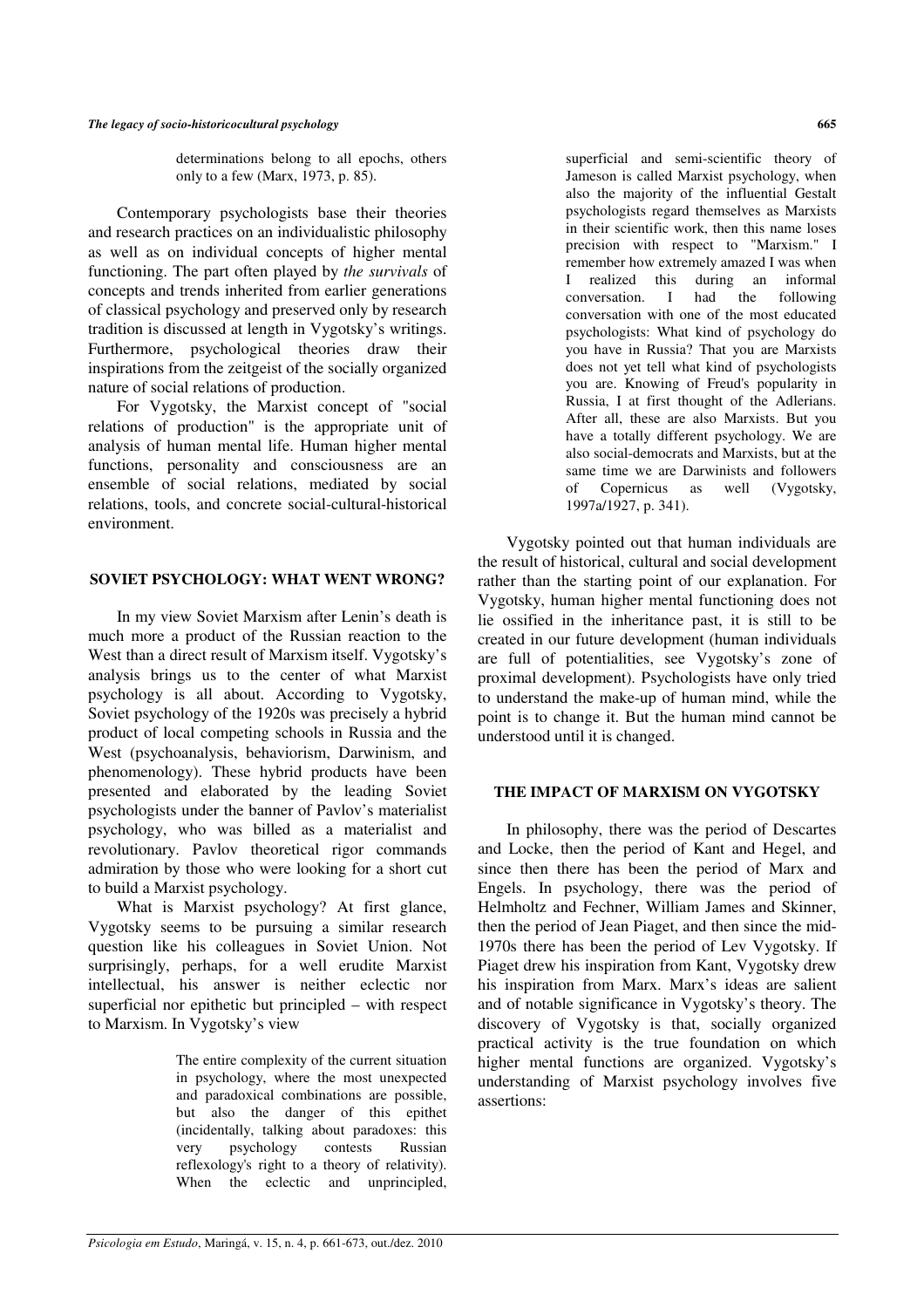#### **666 Elhammoumi**

- Psychology remains within the concepts of historical materialism and class struggle, which means the rejection of all non-materialist and non-Marxist theories;
- Psychological individual means that the subject study of psychology is the concrete human individual formed and shaped by specific social relations;
- Materialism, which means that, human mental life and rule-governed behavior are derived, formed, and shaped by the material conditions of social reality;
- Dialectics, which means that everything, is in flux; nothing is unchangeable or constant;
- Activity, which means that a human individual acts to change concrete reality and in so doing changes him or herself.

The concept of activity occupied central role in Marx's theory. Marx explains

> Even when I am active *scientifically,* etc. an activity, which I can seldom perform in direct association with others — then my activity is *social,* because I perform it as a man. It is only the material of my activity given to me as a social product – such as the language itself which the thinker uses- which is given to me a social product. My *own existence* is a social activity, and therefore what I myself produce, I produce for society and with the consciousness of acting as a social being [translation slightly altered] (Marx, 1963/1844, pp. 157-158).

At this point in our inquiry of a Marxist approach to psychology, we can conclude the following. Just as Marxism begins with dialectical materialism as a socio-historicocultural analysis of human development, it also begins with dialectical materialism as a theory of cognitive processes, as a means of obtaining knowledge. Similarly, just as Vygotsky's higher mental functioning theory of human development is materialist, so his—what perhaps can be called here—"socio-historicocultural development of human higher mental functioning" is also materialist. In the connection of this issue, Georgy Lukács concluded that

> Historical materialism eclipses all the methods that went before it, on the one hand, inasmuch as it conceives reality as a whole consistently as a *historical process*, and on the other hand, inasmuch as it is in a position to understand the starting point of knowledge

at any one time. Knowledge itself is understood to be just as much a product of the objective process of history (Lukács, 2000, p. 105).

Vygotsky tried to renew Marxist thought in psychology; in so doing, he modeled himself on Marx. That is, he analyzed the transformation of Soviet socialist society after 1917, as Marx analyzed the capitalist societies of the nineteenth century.

How Vygotsky did approach the crisis of psychology? The following passage will shed light on how Vygotsky's turned psychology on its head. He stated that,

> We do not want to deny our past. We do not suffer from megalomania by thinking that history begins with us. We do not want a brand-new and trivial name from history. We want a name covered by the dust of centuries. We regard this as our historical right, as an indication of our historical role, our claim to realize psychology as a science. We must view ourselves in connection with and in relation to the past ... That is why we accept the name of our science with all its age-old delusions as a vivid reminder of our victory over these errors, as the fighting scars of wounds, as a vivid testimony of the truth which develops in the incredibly complicated<br>struggle with falsehood (Vygotsky, struggle with falsehood (Vygotsky, 1997a/1927, pp. 336-337).

In the crisis of psychology, Vygotsky turned his attention to Marxism. While he devoted much space to the competition between schools of psychology, he succeeded to formulate the conceptualizations of a scientific psychology or Marxist psychology. He thought that the competition had unveiled the final crisis of individualistic psychology that based its theoretical space on private internal sphere, independent of the material world. He noted that problem with the competing schools that dominate the field of psychology in the 1920s -and present day psychology also- is that psychologists succeeded to remove the human from psychology.

### **HUMAN INDIVIDUAL IS FULL OF UNDEVELOPED POTENTIAL**

Lev Vygotsky, the founder of Marxist psychology in mid-1920, recognized that human potentialities display many features that are not adaptations and do not promote the nature of social organization directly. This is because: (a) human higher mental functions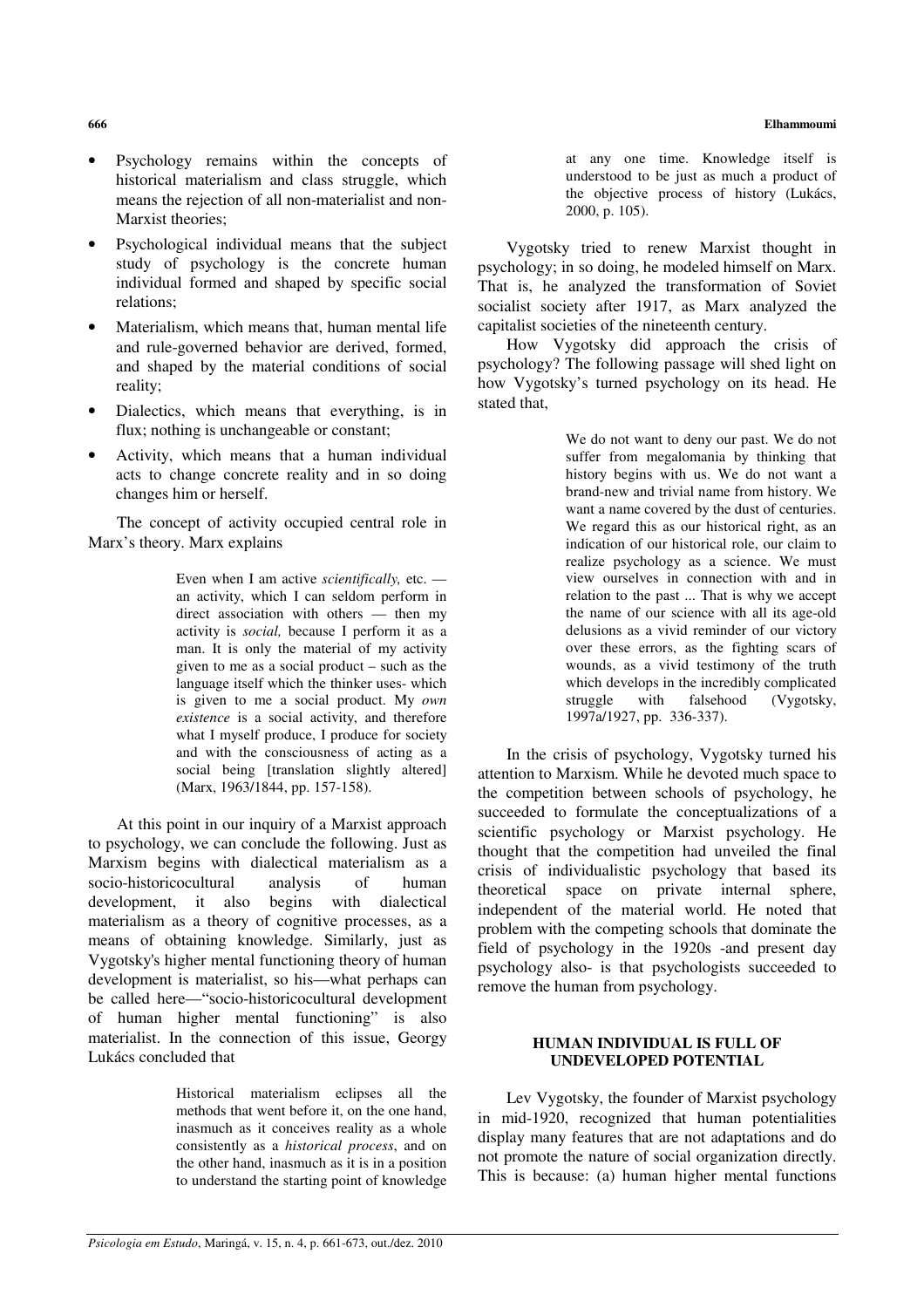have capacities beyond what they were selected for by the nature of social relations of productions and the distribution of socially organized activities; and (b) because human higher mental functions are integrated systems in which an adaptive change in one part can lead to a non-adaptive change of some other feature.

Marxist psychology thus embodies the dialectical category, actual development versus potential development. In other words, human individuals are full of potentialities but these potentialities are shaped by the nature of social relations of production. The full development of human potentialities is achieved only when individuals recognize each other mutually. As long as the distribution of human cognition is predetermined by the socially organized social classes, this recognition is practically impossible. In my view, Marxist theory of intersubjectivity is capable of creating a fully developed human being, transformed into an achieved human nature and humanity. Consciousness is, thereby, a reflection of concrete reality. As Marx put it:

> For Hegel, the process of thinking … is the creator of the real world...With me the reverse is true: the ideal is nothing but the material world reflected in the mind of man and translated into forms of thought (Marx, 1977, p. 102).

Human higher mental functions go through a real historical cultural and social development.

# **WHY PSYCHOLOGISTS ARE ATTRACTED TO VYGOTSKY?**

Just as Vygotsky was one of the first Soviet psychologists to recognize the importance of Marx's writings for creating a scientific psychology (Marxist psychology), so Vygotsky was one of the first Soviet psychologists to be appreciated in North and West European, and North American universities. But for the North and West European, and North American psychologists, as for the rest of the world (Elhammoumi, 1997, 2001), Vygotsky has meant very different things in different times: in the 1960s, Vygotsky was understood as the leading psychologist of a cognitive revolution in psychology. His ideas were absorbed in the wave of testing and measurement psychology. In the 1970s, Vygotsky was understood as an exponent of a cognitive cultural anthropology that was viewed firstly as a combination of cognitive psychology and cultural anthropology with the concepts of linearity of time and relativity of cognitive development, and viewed secondly, as a pioneer of Marxist psychology (Sève, 1975; Zazzo, Fraisse, Piaget, & Galifret, 1971; Caveing, 1969; Fraisse, 1977; Mecacci, 1979). In the period of the 1980s, psychology in the Soviet Union in the Vygotskian vein continued to focus on editing and circulating of many of Vygotsky's early works concentrating on education, epistemology, defectology, etc. The 1980s could be characterized as a period of collected archives and manuscripts of Vygotsky. The 1990s could be characterized as a decade of explosive application, interpretations and extensions of Vygotsky's theory (Elhammoumi, 1997, 2001).

With the editing and translation of Vygotsky's collected works into English, Spanish, French, German, etc., a new appreciation of Vygotsky's immense receptivity and curiosity began to dominate the world psychology. But under the weight of thousands of pages (six volumes of Collected Works, Educational Psychology, Psychology of Art, and scattered articles in different journals), Vygotsky intellectual achievements divided into dozens of specialized studies in the field of psychological science (special education, child cultural development, speech development, semiotic, mediation, signs, tools, memory, zone of proximal development, culturalhistorical theory, activity theory, higher mental development, spontaneous and scientific concepts, inner speech, stages of cognitive development, theoretical foundations of psychology, etc.). In my view Vygotsky can be characterized as systematic psychologist, for whom nothing makes sense except in the light of everything else. It has become clear that the new trend in Vygotsky studies is the recovery of Vygotsky as a systematic psychologist. In this paper I have shown the image of a Vygotsky who is not a great rejecter but a great absorber of the ideas of his day, whither literary critics, aesthetic, philosophic, scientific, psychological, sociological, anthropological, linguistics, medical, physiological, or political.

What makes a treatment of any subject truly Vygotskian? In my view it is the use of that special array of Marxist concepts that goes under the heading of "historical and dialectical materialism".

Vygotsky repeated and justified this perhaps too well known phrase many times: *psychology needs its own capital*. This phrase deserves, on one hand, to be taken seriously, and, on the other hand, to be subjected to a critical reflection in order to place it within the context of Vygotsky's psychology. One will notice first that Vygotsky has purposely chosen a new term for psychological studies, scientific psychology or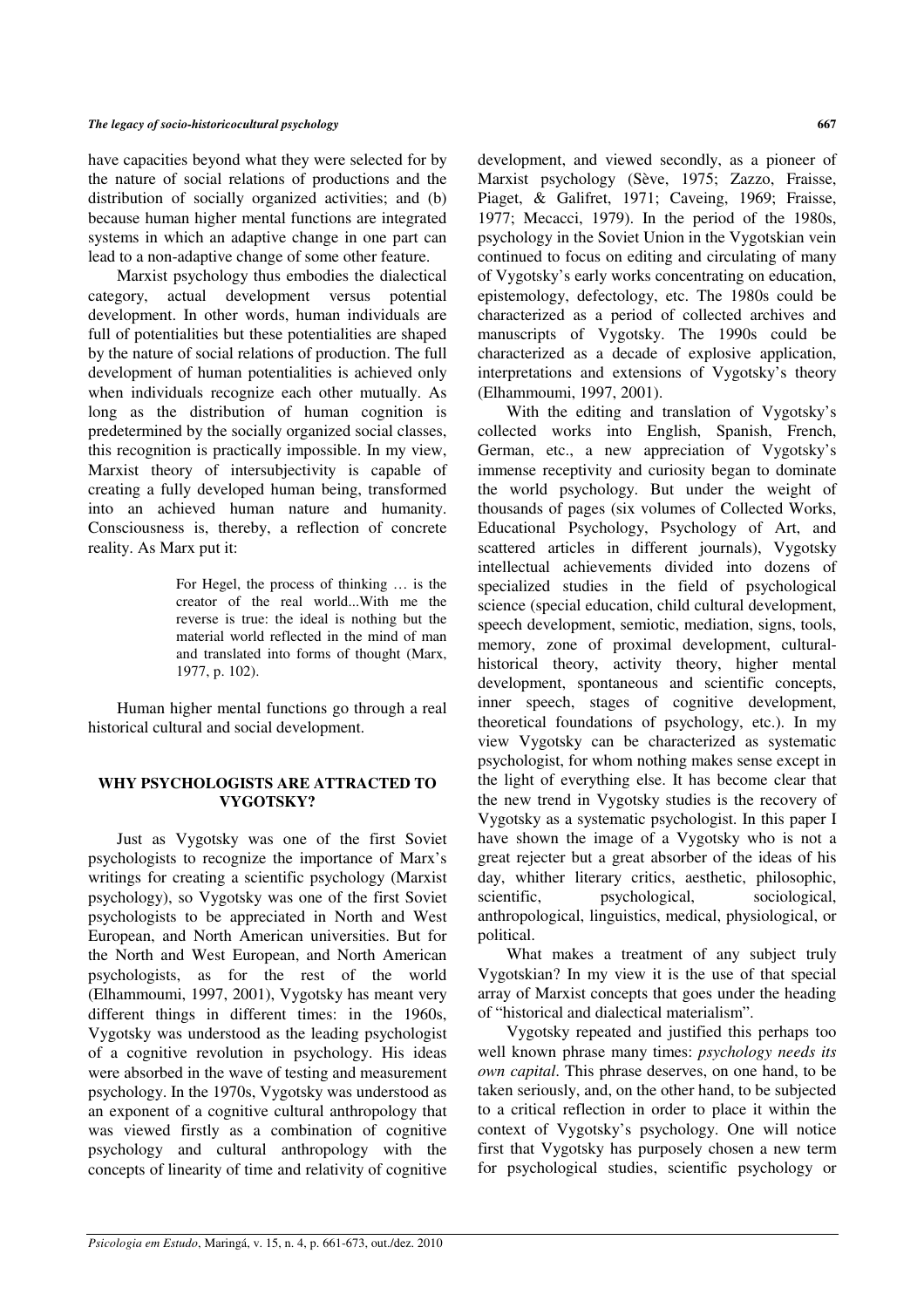Marxist psychology, which did not belong to the vocabulary of classical psychology. In this respect, the conceptual matrix of the *Historical Meaning of the Crisis in Psychology* gives us the possibility, the tools, and the rigorous means to verify the validity and content of each concept in use within the scientific psychology (Marxist psychology) corpus.

When Vygotsky declared in his magnum opus, *the historical meaning of the crisis in psychology*, that within 5 or 10 years Soviet psychology would catch up with the advanced disciplines such as philosophy, sociology, and anthropology, it meant that in the space of one decade Soviet psychology had achieved what took French psychology, American psychology and British psychology over 50 years of struggle to establish psychology as an independent scientific discipline. When Vygotsky and his colleagues built their theoretical panoply, they had to start from numerous scattered passages of Marx in which he comments on the nature of psychological science and on general questions of psychological methodology. There are also several places in which Marx compares his own historical, economic and political studies with the kind of research carried out by social scientists of human mental development. Vygotsky and his colleagues did not start from tabula rasa base, but they were in constant interaction with the classical schools of Russian psychology and world psychology.

# **VYGOTSKY'S CONCEPT OF SOCIAL RELATIONS OF PRODUCTION**

Society does not consist merely of individuals but expresses the sum of a series of enduring relations. Marx distinguished between three aspects of social organizations. They are:

- First, the "material forces of production", or the actual method by which people produce their livings;
- second, the "relations of production" that arise out of them and that include property relations and rights;
- and third, the "legal and political" superstructures and the ideas, or "forms of social consciousness", that correspond to the first two (Marx, preface to the contribution to the critique of political economy, 1971/1859).

Marx argued that in the social production of their means of existence human individuals

enter into definite ... relations of production which correspond to a definite stage of

**668 Elhammoumi** 

development of their material productive forces. The sum total of these relations of production constitutes the economic structure of society, the real foundation…. The mode of production of material life conditions the social, political and intellectual life process in general. (Marx, preface to the contribution to the critique of political economy, 1971/1859).

The concept of social relations of production occupied a central role in Vygotsky's theory. He argued that 'the mental nature of man represents the totality of social relations internalized and made into functions of the individual and forms of his structure… we see in this thesis the most complete expression of everything to which our history of cultural development leads' (Vygotsky, 1997c, p. 106). It is through this concept that Vygotsky conceptualized his cultural historical theory. According to Vygotsky (1994, p. 176).

> The entire psychological makeup of individuals can be seen to depend directly on the development of technology, the degree of development of the production forces and on the structure of that social group to which the individual belongs .

It is here that Vygotsky integrated in a dialectical way his historical-cultural-psychosocial studies, and appeared as the first well-defined sociohistoricocultural theory in scientific psychology (Marxist psychology). Vygotsky's vision of psychology was totally opposed to that of his contemporary, and he had a poor opinion of Freud as a man of psychological science. Marx was the pioneer of scientific psychology, alongside three others: Henri Wallon, with his conception of psychology as a science of human individuals in act and action; Georges Politzer, with his investigation of psychology as a science of concrete mental reality, conflict and drama (Vygotsky argued that 'Psychology must be developed in the concepts of drama, not in the concepts of processes' (Vygotsky, 1989, p. 71); and finally Vygotsky himself, with his study of 'the formation and appearance of economic activity, which underlies all historical development'(Vygotsky, 1997b, p. 211). The fundamental causes of all social, mental and behavioral changes 'must be sought not in people's mind … but in changes in the means of production and distribution. … Thus, in mankind the production process assumes the broadest possible social character, [which] … encompasses the entire world. Accordingly, there arise the most complex forms of organization of human behavior' (Vygotsky,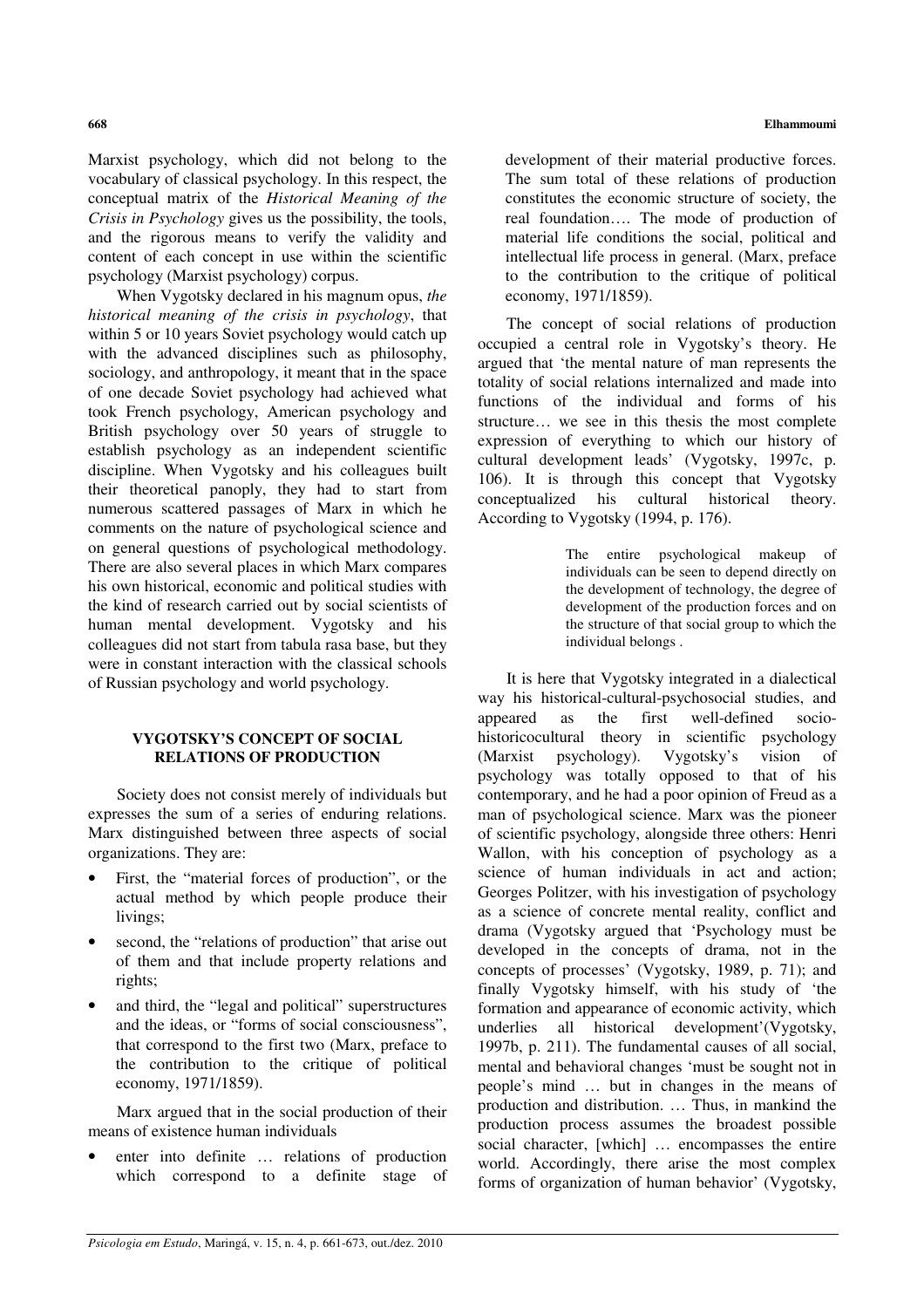1997b, p. 211). Vygotsky drew heavily on Marx's theory that the forces of production and social relations of production, means of production, and the conflict between them, on which the class struggle is the most obvious manifestation to penetrate the complex structure and formation of human higher mental functioning. Human behavior is a 'dialectical and complex process of struggle between man and the world, and within man' ( Vygotsky, 1997b, p. 53).

Engels wrote in 1874 in the preface to his book *The peasant war in Germany* that there are three forms of class struggle: First, class struggle in the economic front, second in the political front, and third in the theoretical front. When class struggle is fought in the theoretical field it is called philosophy. From my reading of Vygotsky's writings, I learned that he carried out the class struggle in the field of psychology and education. Class struggle was reflected in his articles, books, and speeches that deal with educational practice, pedagogy, pedology, defectology, mental illness, cognitive education in school (i.e., zone of proximal development), and psychotherapy. Vygotsky did exactly what Lenin noted in his famous speech that reviewed the achievement of the five years of the Russian revolution. He stated that the most important thing for comrades to do is to sit down and study. He placed greater emphasis on the need to continue the class struggle and he characterized socialism as the continuation of class struggle in a new form. In this vein Vygotsky argued that

> The concepts of the social category of class and class struggle, for instance, are revealed in their purest form in the analysis of the capitalist system, but these same concepts are the key to all pre-capitalist societal formations, although in every case we meet with different classes there, a different form of struggle, a particular developmental stage of this category. But those details which distinguish the historical uniqueness of different epochs from capitalist forms not only are not lost, but, on the contrary, can only be studied when we approach them with the categories and concepts acquired in the analysis of the other, higher formation (Vygotsky, 1997a, p. 235).

Vygotsky's psychology is very much closer to Marx, Wallon and Politzer than to Mead, Dewey, and Piaget, whose cultural historical theory contradicts the individualistic worldview of Western psychology. He rejected its philosophical foundations for neglecting social conflict and emphasizing on general abstraction.

What Vygotsky provides here is a well-defined theory of how human higher mental functioning forms in the process of cultural development.

#### **FOR A VYGOTSKIAN UNDERSTANDING OF THE NATURE OF HUMAN HIGHER MENTAL FUNCTIONING**

What is the nature of human higher mental functioning? It seems to me that this is what is fundamentally at issue in considering the relationship of cultural historical theory and Marx's theory. The great merit of the former is that it offers us a deeper understanding of the cultural development of human higher mental functioning. It is not a substitute for Marx's theory, and indeed it was grounded inside the framework of the Marxist world-view. Cultural historical psychology can easily become a path to social constructionism, social constructivism, socioculturalism, cultural anthropological relativism, and semiotic. In that sense, cultural historical theory has a similar type of relationship to Marx's theory as Darwinism does. Darwin made a great contribution to materialism, which, in antagonistic classes based society, tends to get perverted by ideological distortions. Just as Piagetian psychology needed to be rescued from cognitivism, Marxim needed to be rescued from Stalinism, Darwinism needed to be rescued from the social Darwinists, so Vygotskian psychology needed to be rescued from socioculturalism. As I noted (Elhammoumi, 2001, 2006), important efforts were made by a number of Marxist psychologists in this passing century (Henri Wallon, Gerorges Politzer, Lev Vygotsky, Alex Leontiev, Alexander Luria, Lucien Sève, René Zazzo, among others). Their works deserve to be revived, developed and expanded as part of the overall struggle for a renewal of a scientific psychology or Marxist psychology in the psychological science.

The study of the nature and genesis of "human higher mental functioning," however, seems to require a multidisciplinary philosophical view. This philosophical view of human individual and his higher mental functioning is grounded in a given social organization. Marx, of course, famously rejected Feuerbach's abstract concept of "human individual" and defined the "human individual essence" as "the ensemble of the social relations."(Marx, 1998, p. 573). But as brilliant as this insight was, Vygotsky certainly didn't consider it the final word on the subject of human mental life and rule-governed behavior. In *Historical Meaning of the Crisis in Psychology*  (1927), he argued against the trends of his present-day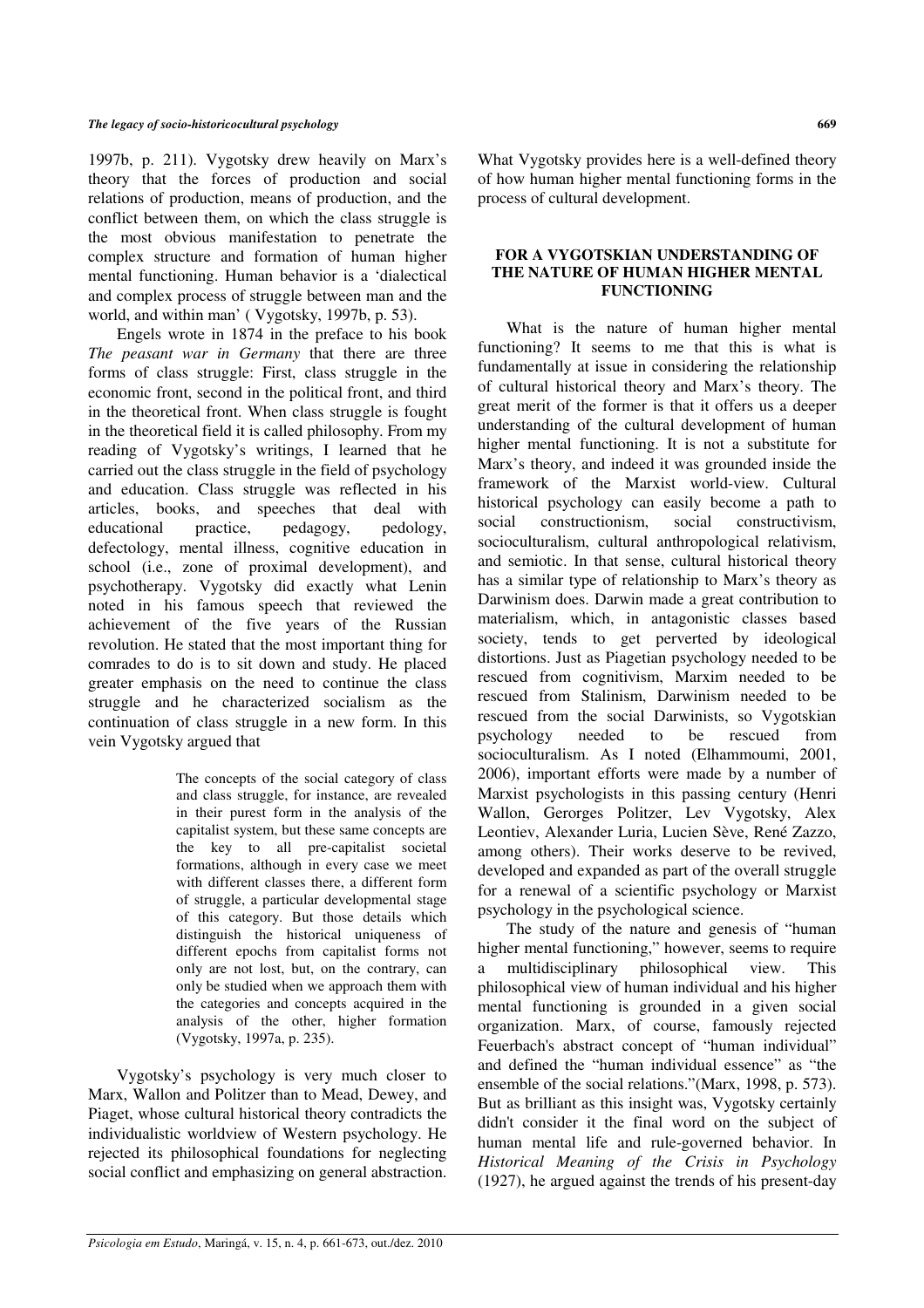psychology and the narrow view of human higher mental functioning, stating that "Genetically social relations, real relations between people, underlie all higher functions and their relationships." (Vygotsky, 1989, p. 58).

Just as Marx and Engels discovered the basis of cultural evolution, Darwin discovered the basis of biological evolution, so Vygotsky discovered the cultural evolution of human higher mental functioning. According to Vygotsky, the essential defining characteristic of human individual is his/her ability to labor with the use of and development of tools. These tools are means of production, which are used by the forces of production. These forces of production create necessary social relations of production. It is the dynamic of social relations of these interconnected factors that is the real source of all cultural, historical, social and mental development. It is these interconnected factors that form the base that is the real source of human's social consciousness. The contradiction between the social relations of production and the productive forces underlie all human mental make-up. This contradiction is the source of human conflict, and the driving force for social and psychological driving force for social and development. It is the development of the forces of production and the social relations that are the integral part that play a central role in creating a new principle which enables every individual to reach his/her rightful potential. And that bring us back to what Vygotsky himself considered to be a learning process. Vygotsky's approach to learning (dis) abilities started from the potential of the (dis) abled child (or individual) rather than from his/her (dis) ability. Human abilities can reach its potential only in a society based on *each according to his/her needs*.

# **VYGOTSKY: THE FEUERBACH OF MARXIST PSYCHOLOGY**

For the last eight decades since 1920 Marxist psychology has not achieved its goals. Most of its leading psychologists such as Lev Vygotsky, Georges Politzer, Henri Wallon, Alexis Leontiev, Alexander Luria, Serge Rubenstein, René Zazzo, Klaus Holzkamp, Lucien Sève, among others operated within the categories of the pre-Marxist research program. In other words, Marxist psychology, at its present form, operates at the level of Feuerbach, not yet Marx. Three stages were identified in the evolution of a Marxist psychology. The first stage (rebellion) which can be characterized to some extent to that of the left young Hegelians (Wilhem Reich, Alexander

**670 Elhammoumi** 

Luria, Alexis Leontiev, Georges Politzer, Henri Wallon, René Zazzo, Lucien Sève, Klaus Holzkamp, among others); the second stage can be characterized to that of Feuerbach's pre-Marxist categories (Lev Vygotsky), and the third stage is Marx's radical categories. In my view, Marxist psychology has not been able to move from the Feuerbachian categories to Marxist categories. In this critical review, I focus on Marxist psychologists and their theoretical inspirations. Since the 1920s, Marxist psychologists presented their concepts and ideas "in a much more artful form and confused by the use of a 'new' terminology, so that these thoughts may be taken by naïve people for 'recent philosophy" (Lenin, 1908/1972, p. 20). Freudo-Marxism, Pavlov-Marxism, Soviet Psychology, Frankfurt School, Berlin Critical Psychology, Western Marxist Psychology, and other forms of Materialist Psychology have been taken by naïve radical psychologists for truly a Marxist psychology.

As Marxism controlled the social organization in the Soviet Union to a great extent, the early goal of the Marxist psychologists was to establish a psychological model following Marxist philosophy. They part from the assumption that; changing the social relations of production that govern the patterns of society can change human nature. This theoretical framework led Vygotsky to emphasize the role of various social relations (social relations of production, social interaction, cooperation, collaboration, etc.) in individual development. He developed the concept of the zone of proximal development in which the axis individual-society is dialectically constituted. The chicken egg dilemma of priority of the individual or the society has been solved according to the following formula: in *potentiality*, the human individual is prior; in *actuality*, society as an expression of social relations is prior. This bring us to the Marxist argument that human individuals are full of undeveloped potential and that can only be released after the structural reorganization of the social relations of production of the entire social organization of the society. In other words, human potential can be fully developed only in a society in which the social relations of production is regulated by the formula, each according to his/her needs.

### **SOVIET AND WESTERN MARXIST PSYCHOLOGISTS: ARE THEY MARXIST OR YOUNG HEGELIANS?**

In the mid-1920s Lev Vygotsky formed the Troika, a group of "young" Marxist psychologists who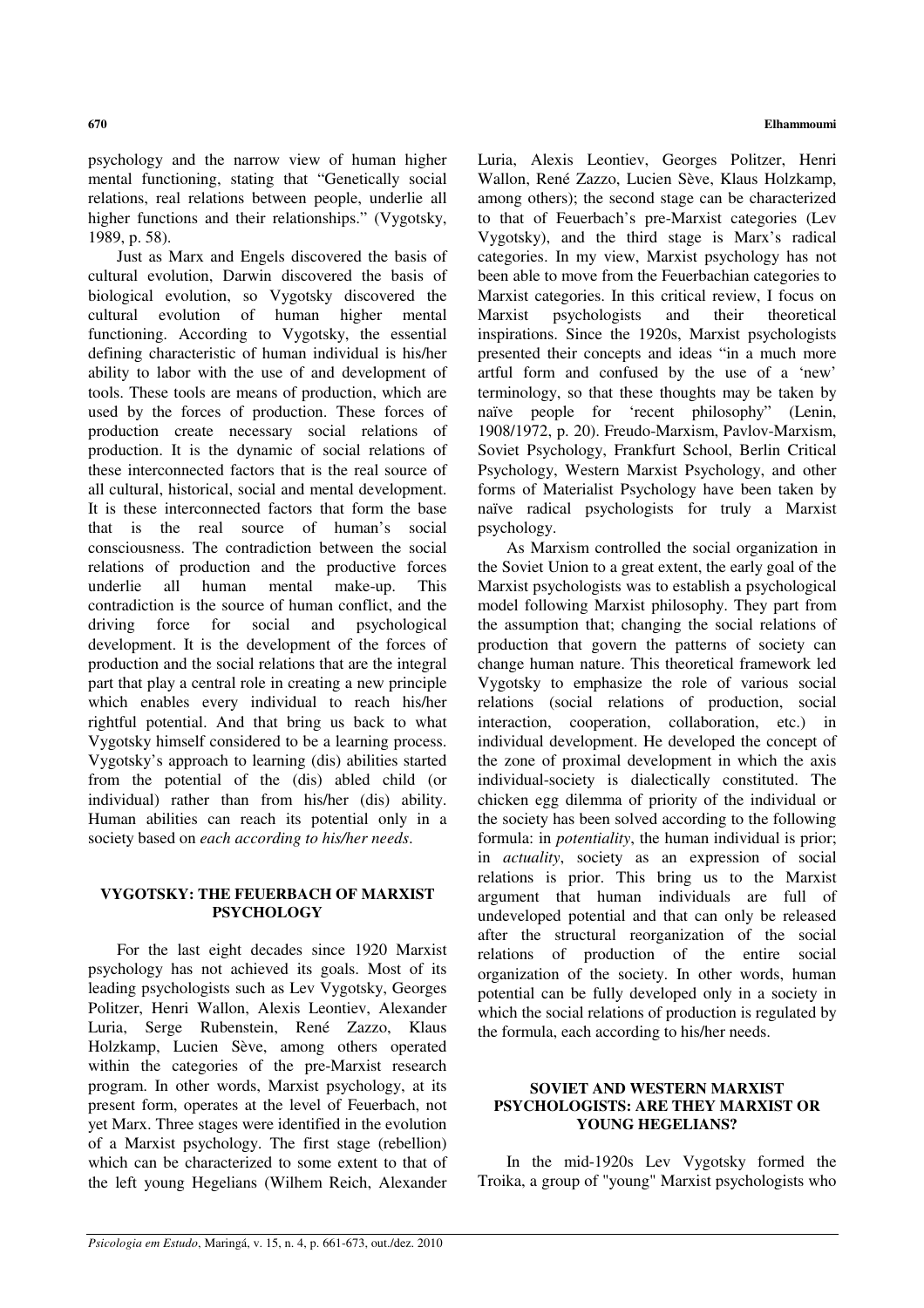gathered at Moscow University in the turbulent years of the rise of Stalinism from 1925 to 1934. The central figures were Lev Vygotsky, Alexander Luria and Alexis Leontiev. Many others were attracted to their ideas.

The Troika was an intellectual group of psychologists whose common theme was the ongoing application of Marx's dialectical method and philosophical conclusions to the study of human higher mental life. Their views of psychology were radical and critical of the competing schools within Soviet psychology.

Vygotsky's initial formation was as a member of the radical `young Marxist' school of social criticism which emerged in Russia after the revolution of 1905, which contributed to the ferment of ideas leading to the revolution of October 1917. Initially influenced by Marx, his earliest writings were devoted to the critique of art, literary critics and philosophy from a radical humanist perspective. However, he soon came to appreciate Marx's ideas that human consciousness, rule-governed behavior, and activity have their roots in material conditions and socially organized practical activity. Henri Wallon and Georges Politzer were reaching similar conclusions as a result of their experiences with psychology in France (*Wallon's dialectical psychology* (1925), *and Politzer's concrete psychology* (1928)). Vygotsky collaborated in a number of works attacking his contemporaries who drew their theoretical inspirations from Pavlov's physiology, Freud's psychoanalysis, Darwin's natural selection, behaviorism, hermeneutic, Hegel's idealism, and positivism-scientism for their idealism. From this emerged the `cultural-historical theory of human higher mental functions', the theory which, Vygotsky says, served as the guiding thread for his psychological studies throughout the remainder of his life.

Vygotsky and his colleagues made an important contribution toward a Marxist psychology, but their efforts were at the level of Feuerbach, not yet Marx (Shames, 1984, 1988, 1990, Elhammoumi, 2001). Vygotsky and his colleagues (Lenotiev, Luria among others) were similar to the young left Hegelians who tried to put an end to Hegel's idealistic philosophy. The same ambition attracted Vygotsky and his colleagues to put an end to the idealistic schools of psychology that dominated psychology and brought it to a deep crisis. In his critical review of Hegelian philosophy Vygotsky pointed out that

> When Hegel strives to subordinate the unique activity of man to the category of logic - arguing that this activity is the "conclusion",

that the subject (man) plays the role of a "component" of the logical "figure" "conclusion" -- this is not only stretching the point, it is a game. There is a profound points there, a purely materialistic one. We must reverse it: man's practical activity must bring the repetition of various logical figures a billion times in order for these figures to become axioms... And further: 'Man's practice, repeated a billion times, anchors the figures of logic in his consciousness' (1987, p. 88).

And he added that

What is man? [Human being] for Hegel, he is a logical subject. For Pavlov, it is soma, an organism. For us, man [human being] is social person = an aggregate of social relations, embodied in an individual (psychological functions built according to social structure) (1989, p. 66).

Vygotsky suggested, correctly in my view, that what drew Marx to Hegel was apparently Hegel's ability to anchor the realm of human freedom in the vicissitudes of human history.

In this respect, Vygotsky is the Feuerbach of Marxist psychology. According to Vygotsky

> L. Feuerbach's wonderful phrase might be taken as the motto to the study of development in abnormal children: "That, which is impossible for one, is possible for two." Let us add: That which is impossible on the level of individual development becomes possible on the level of social development. (1993, p. 218).

It was Feuerbach who prepared the road to Marx and the conceptualization of Marxist philosophy. In his article *Critique of the Hegelian Dialectic*, Marx viewed Feuerbach as "the only one who has a *serious, critical* attitude to the Hegelian dialectic" and credited him for having "laid the foundation of genuine materialism and real science" (Marx, 1844/1963, p. 197). If Vygotsky is the Feuerbach of Marxist psychology, who will be the Marx of Marxist psychology? In my view, Marxist psychology is in need of its own Marx, a Marx who will rework and rebuild on the Feuerbach (Vygotsky) of Marxist psychology. In conclusion, Soviet psychology and Western materialist psychology have produced the Feuerbach of psychology (in this case Vygotsky), but not yet the Marx of psychology.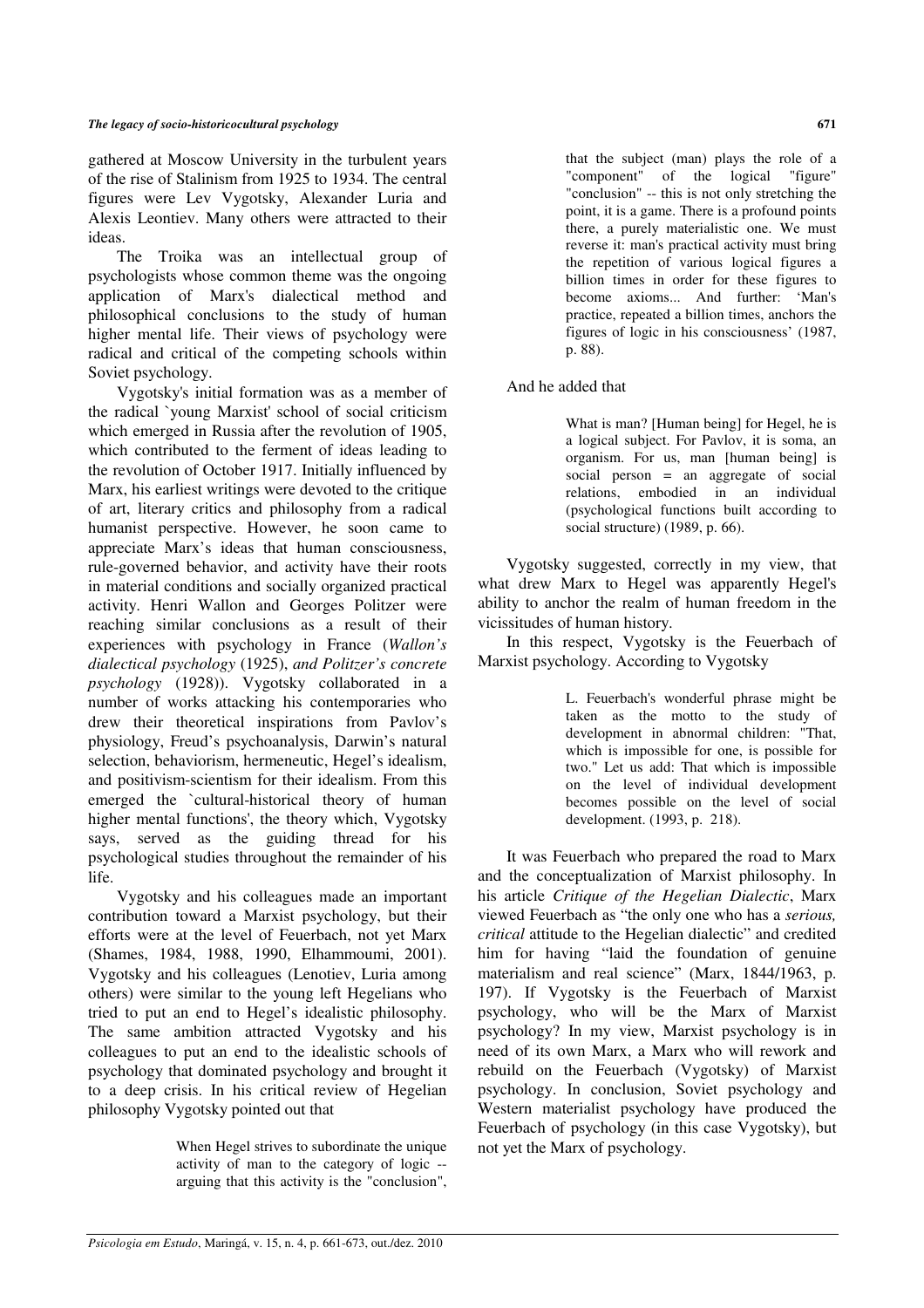#### **CONCLUSION**

Vygotsky, whose premature death at the age of thirty-seven in 1934 was a serious loss to Marxist psychology. He will be remembered for three things. Firstly, he played a major part in reviving the Marxist approach to psychology which had been suppressed by the positivism-scientism versions of Marxism. Secondly, in his major works, Vygotsky made a positive and original application of Marx's method, which in Marx's works often suffered from vulgar dialectical materialism. Thirdly, Vygotsky is the Feuerbach of psychology, but not yet the Marx of psychology.

Vygotsky had read many texts by Marx and on Marxism. His ideas were grounded in a philosophy that was both dialectical and materialist. Doubtless, he did possess the necessary philosophical, political, literary, economic, history and culture to bring to a successful conclusion the extremely complex and difficult task he had set himself. This task was to create psychology's own Das Kapital.

### **REFERÊNCIAS**

- Caveing, M. (1969). Le marxisme et la personalité humaine [Marxism and theory of personality]. *Raison Présente, 11*, pp. 85-108
- Elhammoumi, M. (1997). *Socio-historicocultural psychology: Lev Semenovich Vygotsky A Bibliographical Notes*. Lanham, MD: University Press of America*.*
- Elhammoumi, M. (2001). Lost--or merely domesticated? The boom in socio-historicocultural theory emphasizes some concepts, overlooks others, (pp. 200-217). In S. Chaiklin (Ed.). *The theory and practice of cultural-historical psychology*. Aarhus, Denmark: Aarhus University Press.
- Elhammoumi, M. (2006). Is there a Marxist psychology? In P. Sawchuk, N. Duarte & M. Elhammoumi (Eds.). *Critical perspectives on activity theory: Explorations across education, work and the everyday life* (pp. 23-34). New York: Cambridge University Press.
- Engels, F. (1965). *The peasant war in Germany*. Moscow: Progress Publishers. (Original work written in 1874).
- Fraisse, P. (1977). Introduction. In A. Massucco, *Psychologie soviétique* [Soviet psychology] Paris: Payot.
- Goldmann, L. (1969). *The human sciences and philosophy*. London: Jonathan Cape, 1966.
- Lenin, V. I. (1972). *Materialism and empirio-criticism: Critical notes concerning a reactionary philosophy.* New York : International Publishers. (Original work published in 1908).
- Lukács, G. (2000). *A defence of History and class consciousness*. London: Verso.
- Marx, K. & Engels, F. (1998). *The German Ideology*. New York: Promethues Books. (Originally written in 1846).
- Marx, K. (1963). *Karl Marx: Early writings*. New York: McGraw-Hill. (Original work written in 1844).
- Marx, K. (1971). *A contribution to the critique of political economy*. Moscow: Progress Publishers, (published in 1859).
- Marx, K. (1973). *Grundrisse* (M. Nicolaus, trans.). New York: Penguin. (Originally written in 1857-1858).
- Marx, K. (1977). *Capital: A critique of political economy*. (Vol.1). New York: Vintage Books. (Original work 1867).
- Marx, K. (1998). Theses on Feuerbach. In K. Marx, & F. Engels, *The German Ideology* (pp. 572-575). New York: Promethues Books. (Original work written in 1845).
- Mecacci, L. (1979). *Brain and history: The relationship between neuro-physiology and psychology in Soviet research.* New York: Brunner Mazel.
- Politzer, G. (1994). *Critique of the foundations of psychology*. Pittsburgh, Pa.: Duquesne University Press. (Original work published in 1928)
- Sahmes, C. (1988). Toward a psychology of emancipation. *New Ideas in Psychology*, *6*(1), 127-135.
- Sève, L. (1975). *Marxism and the theory of human personality*. London: Lawrence & Wishart.
- Sève, L. (1989). Dialectique et psychologie chez Vygotski. *Enfance, 42*(1&2), 11-16.
- Shames, C. (1984). Dialectics and the theory of individuality. *Psychology & Social Theory*, *4*,51-65.
- Shames, C. (1990). Activity theory and the global community. *Activity Theory*, 5/6, 3-9
- Vygotsky, L. S. (1979). Consciousness as a problem in the psychology of behavior. *Soviet Psychology*, *17*(4), 3-35. (Original work published in 1925).
- Vygotsky, L. S. (1987). *The collected works of L. S. Vygotsky: Problems of general psychology* (Vol. 1)*.* New York: Plenum Press. (Original work written in 1933-1934).
- Vygotsky, L. S. (1989). Concrete human psychology. *Soviet Psychology*, *27*(2), 53-77.
- Vygotsky, L. S. (1993). *The collected works of L. S. Vygotsky. The fundamentals of defectology: Abnormal psychology and learning disabilities*. (Vol. 2). New York: Plenum Press.
- Vygotsky, L. S. (1994). The socialist alteration of man. In *The Vygotsky reader,* (175-184). Oxford: Basil Blackwell (Original work written in 1930).
- Vygotsky, L. S. (1997). The problem of consciousness. In *The collected works of L. S. Vygotsky. Problems of the theory and history of psychology* (Vol. 3, 129-138). New York: Plenum Press. (Original work published in 1933).
- Vygotsky, L. S. (1997a). *The collected works of L. S. Vygotsky. Problems of the theory and history of psychology* (Vol. 3). New York: Plenum Press. (Original work written in 1927).
- Vygotsky, L. S. (1997b). *Educational psychology*. Boca Raton, FL: Saint Lucie Press. (Original work written in 1921-1923).
- Vygotsky, L. S. (1997c). *The collected works of L. S. Vygotsky. The history of the development of higher mental functionsps* (Vol. 4). New York: Plenum Press. (Original work written in 1931).
- Wallon, H. (1925). *L'enfant turbulent: Etudes sur le retard et les anomalies du développement moteur et mental*. Paris: Alcan